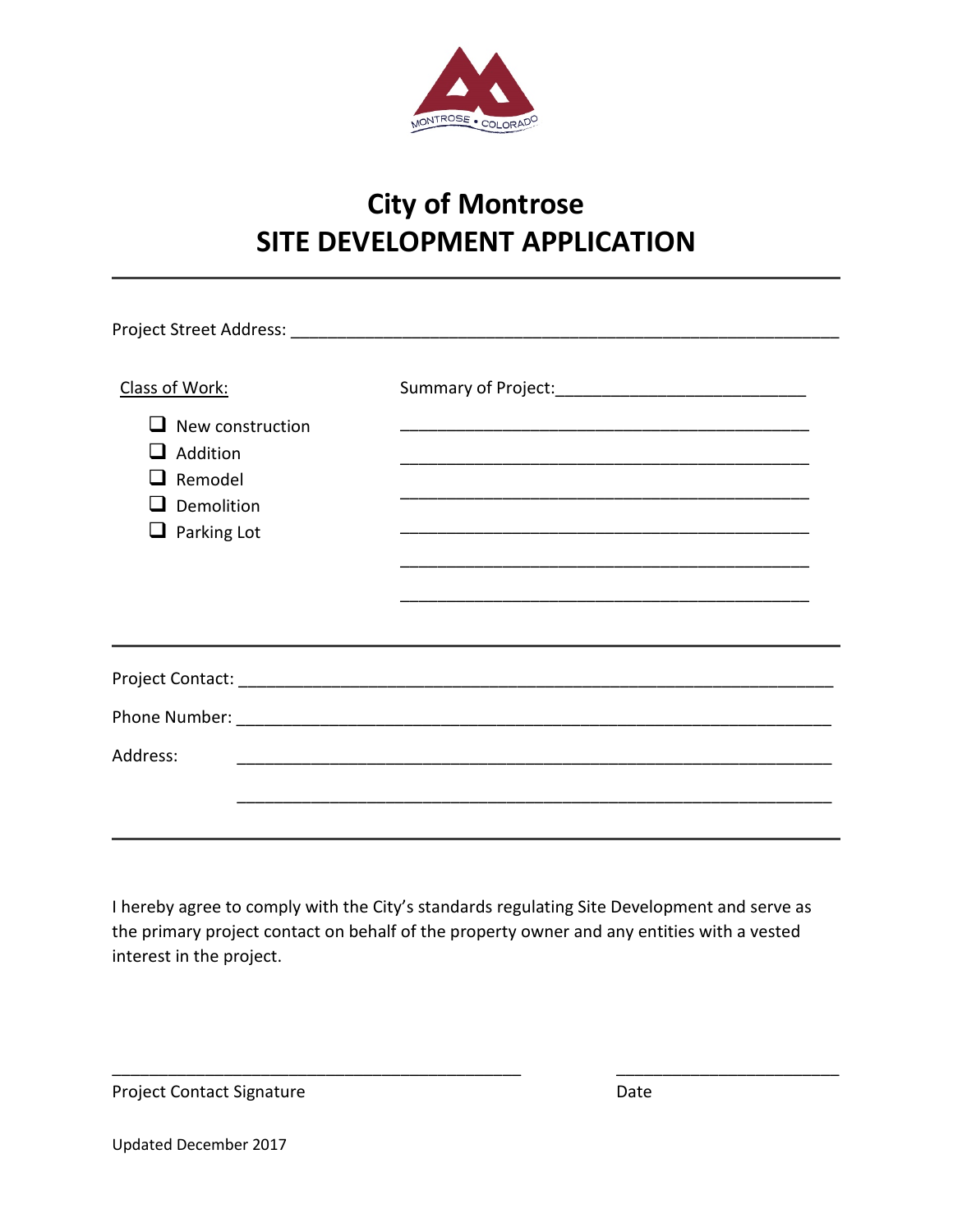

# **SITE DEVELOPMENT CHECKLIST**

*This checklist is intended to be a guide and is not a complete list of all requirements. No application will be accepted if all required materials are not submitted.*



*For assistance, please contact Planning Services at 970-240-1407.*

# **SITE DEVELOPMENT CHECKLIST**

*The following information provides more detail of the requirements of a complete Site Development Application.*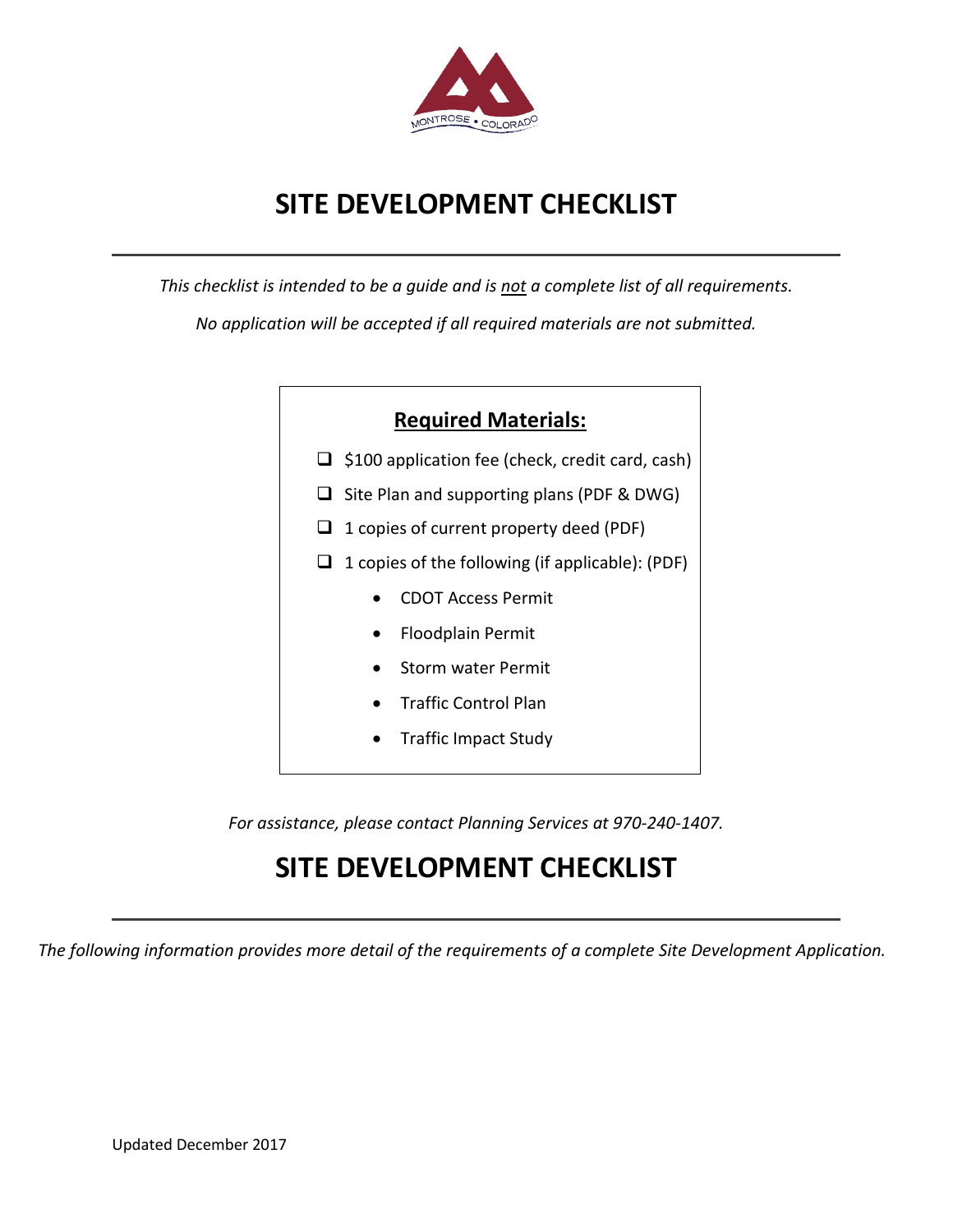

|        | <b>Site Plan General Requirements:</b>  |                       | <b>Zoning Issues:</b>                                                                                                                                                                                                          |
|--------|-----------------------------------------|-----------------------|--------------------------------------------------------------------------------------------------------------------------------------------------------------------------------------------------------------------------------|
| $\Box$ | Scale (not less than $1'' = 40'$ )      | $\Box$                | Zoning District _______________                                                                                                                                                                                                |
| □      | North arrow                             | $\Box$                | Setbacks                                                                                                                                                                                                                       |
| □      | Property lines                          |                       | Front: _________________<br>$\circ$                                                                                                                                                                                            |
| □      | Existing and proposed structures        |                       | o Rear: __________________                                                                                                                                                                                                     |
| $\Box$ | Public rights-of-way and easements      |                       | Sides: _________________<br>$\circ$                                                                                                                                                                                            |
| □      | Curb, gutter, and sidewalks             | $\Box$                | Building height: National Property of the Contract of the Contract of the Contract of the Contract of the Contract of the Contract of the Contract of the Contract of the Contract of the Contract of the Contract of the Cont |
| □      | Parking lot                             | $\Box$                | All projects over 10,000 sq ft are subject to Large                                                                                                                                                                            |
|        | Existing and proposed spaces<br>$\circ$ |                       | <b>Retail Development Standards</b>                                                                                                                                                                                            |
|        | Driveways<br>$\circ$                    | $\Box$                | All projects within the Highway Corridor Overlay                                                                                                                                                                               |
|        | Parking islands<br>$\circ$              |                       | are subject to additional standards                                                                                                                                                                                            |
| □      | 2-foot contour lines                    |                       |                                                                                                                                                                                                                                |
| $\Box$ | Curb radii                              | <b>Lighting Plan:</b> |                                                                                                                                                                                                                                |
| $\Box$ | Existing and proposed signage           |                       |                                                                                                                                                                                                                                |
| $\Box$ | Dimensions and square footage of the    | $\Box$                | Mounting height of all fixtures                                                                                                                                                                                                |
|        | following:                              |                       | $\circ$ Parking area limit - 25'                                                                                                                                                                                               |
|        | Lot<br>$\Omega$                         |                       | Wall mount limit - 16'<br>$\Omega$                                                                                                                                                                                             |
|        | <b>Building</b><br>$\circ$              | □                     | Manufacturers product details including lumen                                                                                                                                                                                  |
|        | Landscaping areas<br>$\circ$            |                       | output, mounting angle, and shielding information                                                                                                                                                                              |
|        |                                         | $\Box$                | Photometric report with candela distribution                                                                                                                                                                                   |
|        |                                         |                       |                                                                                                                                                                                                                                |

### **Utility Plan:**

- $\Box$  All existing easements and utilities including utility boxes, light poles, manholes, backflow preventers, hydrants, water meters, etc.
- $\Box$  Proposed sanitary sewer plan and profile
- $\Box$  Proposed water plan and profile
	- o Individual water meters are required for all units within a commercial or residential building
- Wastewater Questionnaire for all commercial and industrial uses
	- o City may require a sampling manhole

### **Building Elevations:**

- □ Architectural Elevation Drawings showing:
	- o Maximum building height
	- o Light fixture mounting height
	- o Façade color and material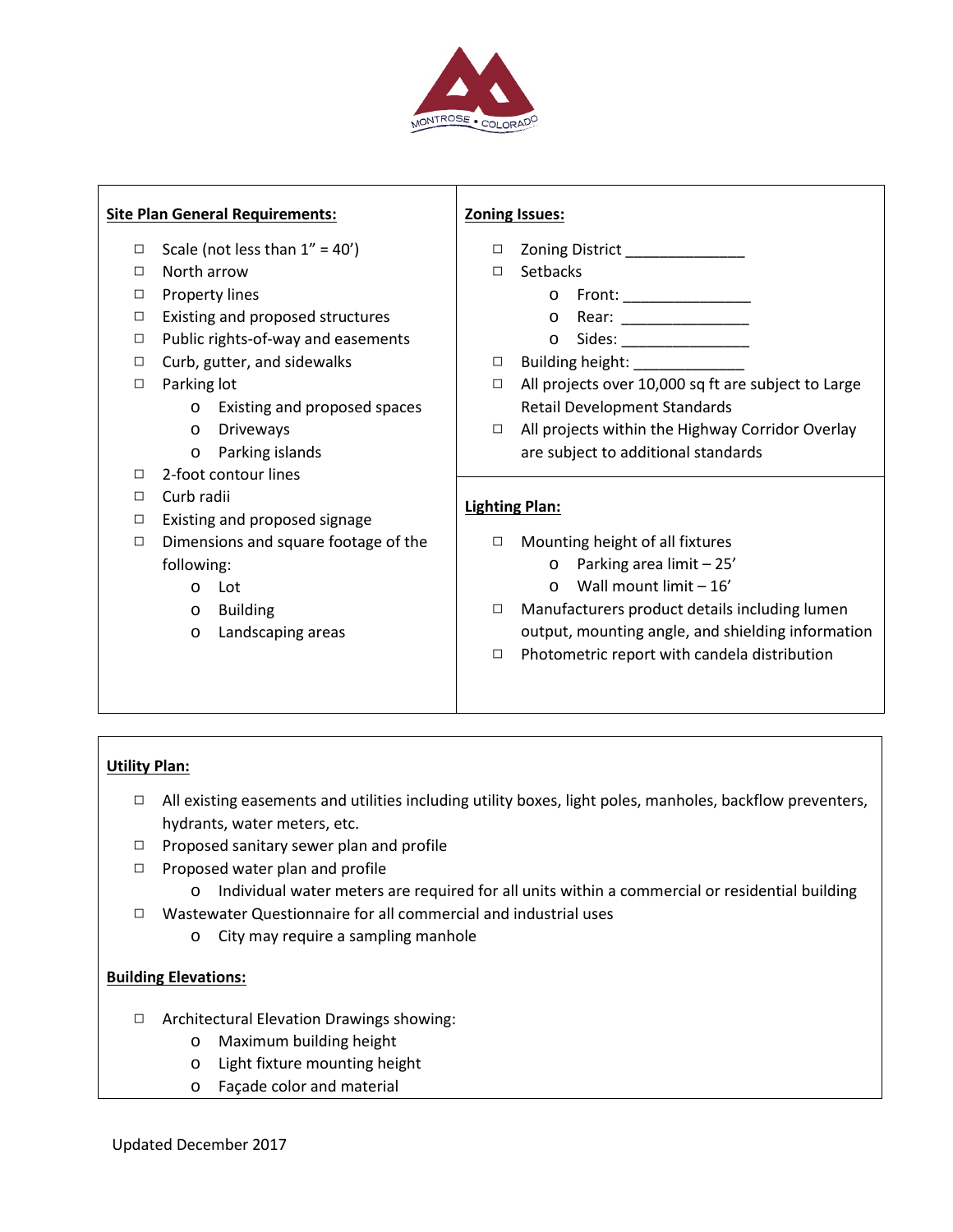

- $\Box$  HVAC units, trash enclosures, storage areas, and loading docks must be screened from view of public rights-of-way
- $\Box$  For projects within the Highway Corridor Overlay:
	- o Additional architectural elements must be incorporated (dormers, roof pitches and overhangs, wall projections, etc.)
	- o 25% of any wall facing a public street or park must be a contrasting material (brick, stone, stucco, etc.)

#### **Parking Requirements:**

- $\Box$  All off-street parking must be paved to City Specifications with no more than 8% grade
- $\Box$  Minimum number of vehicle spaces and bicycle parking based on requirements in § 4-4-20
- $\Box$  Dimensional requirements based on angle of parking in § 4-2-5
- $\Box$  ADA requirements based on the number of total parking spaces
- $\Box$  Lots with more than 1 driveway must have parking islands covering at least 6% of parking area
- $\square$  Driveway width standards:
	- o One-way traffic: 12'
	- o Two-way traffic: 24'

| <b>Drainage Report:</b> |                                                                                                          | <b>Storm Water Management:</b> |                                                                                                                                                                                           |  |
|-------------------------|----------------------------------------------------------------------------------------------------------|--------------------------------|-------------------------------------------------------------------------------------------------------------------------------------------------------------------------------------------|--|
|                         | Must be prepared by<br>licensed, professional<br>engineer according to $\S$ 9-6-3<br>of City Regulations | □<br>□                         | Applies to developments disturbing more than 1 acre of land,<br>or less than 1 acre but part of a common plan of<br>development<br>Contact the City Engineer at 970-240-1480 to determine |  |
| □                       | Contact the City Engineer at<br>970-240-1480                                                             | □                              | requirements<br>Access State permit forms<br>here: http://www.cdphe.state.co.us/wq/permitsunit/index.html                                                                                 |  |